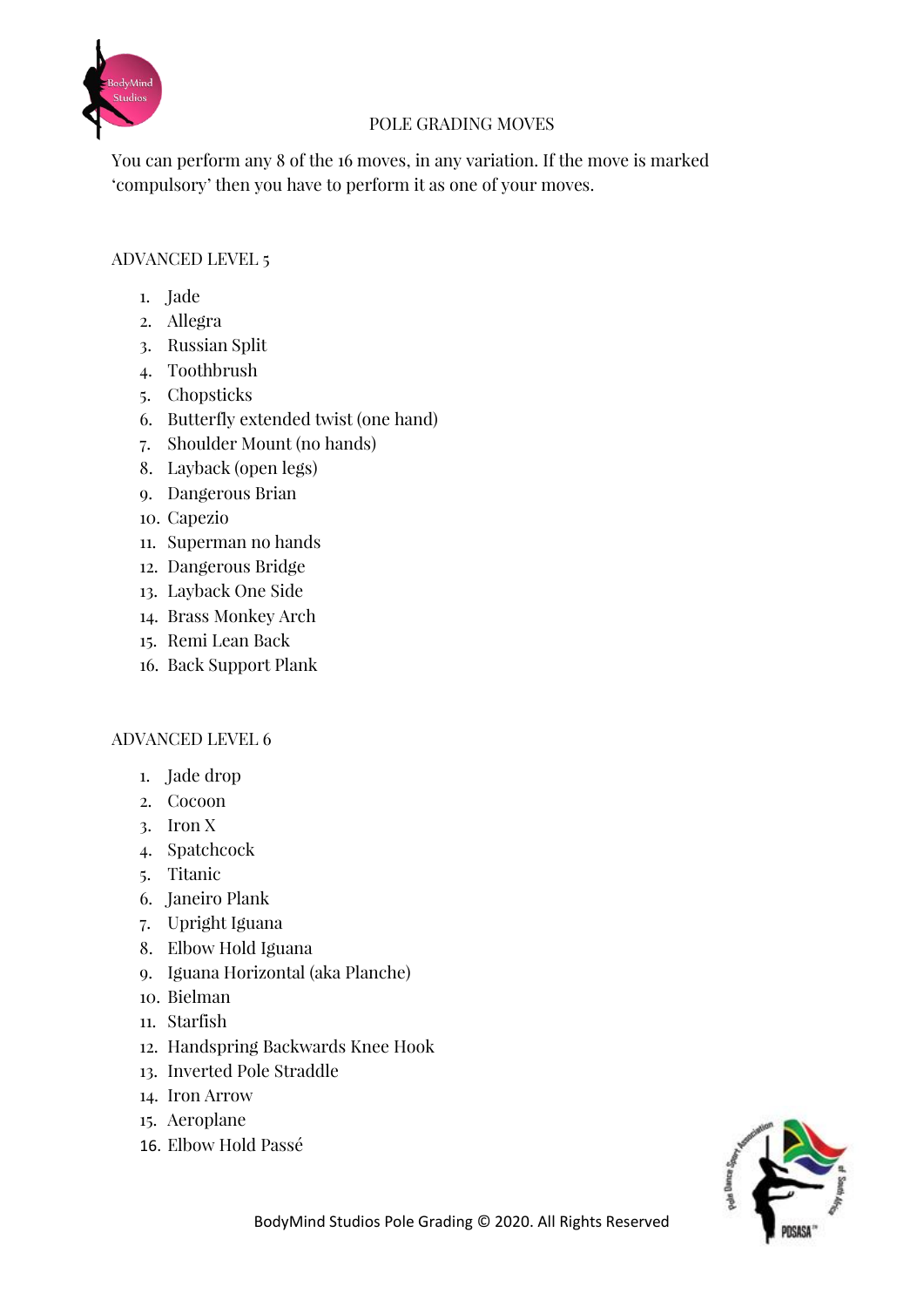## ADVANCED LEVEL 5





Russian Split Toothbrush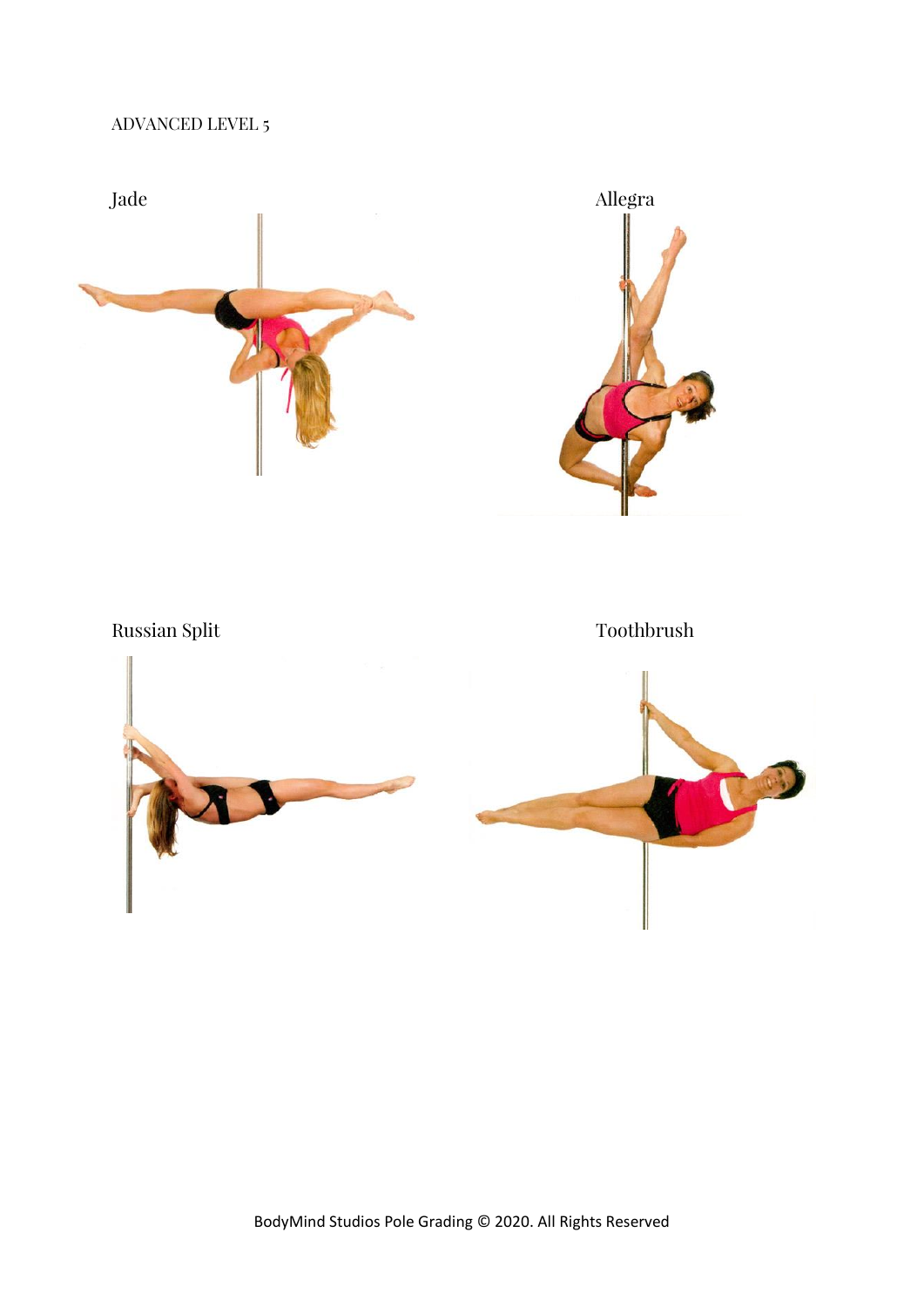



Shoulder Mount (no hands) Layback (open legs)

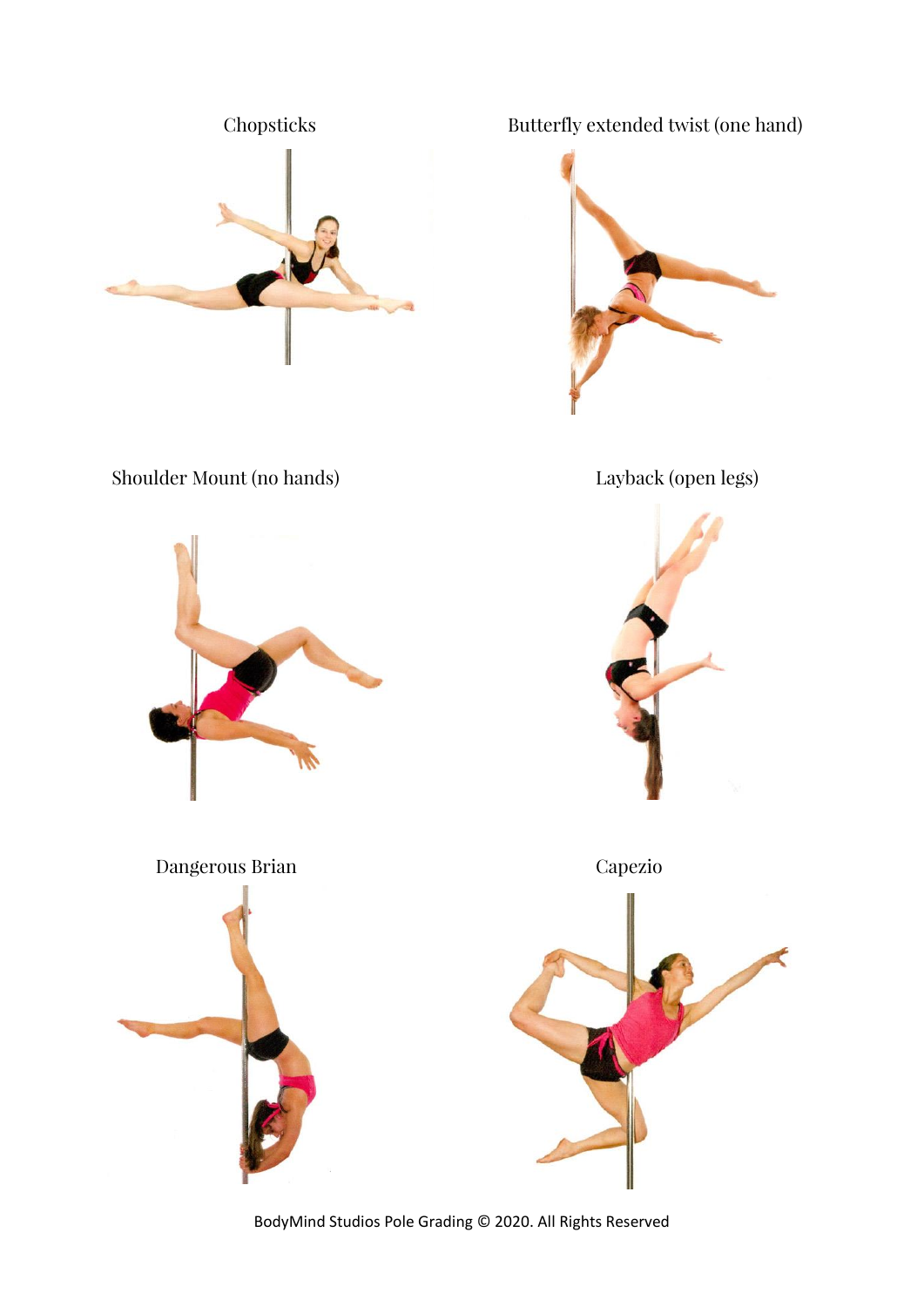# Superman no hands **Dangerous Bridge**





Remi Lean Back (aka Chinese Pole Sit) Back Support T





Layback One Side Brass Monkey Arch



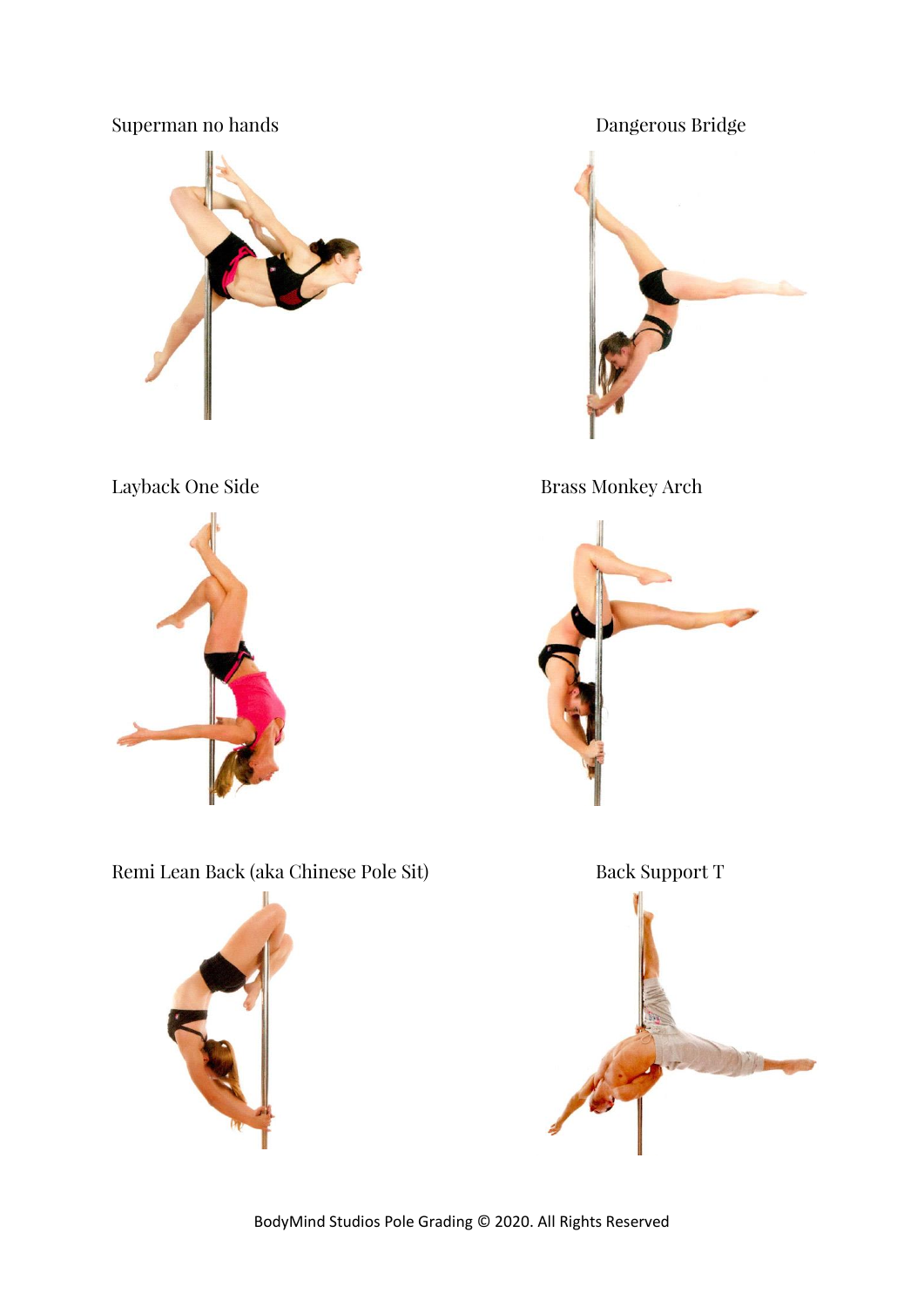## ADVANCED LEVEL 6







Iron X Spatchcock

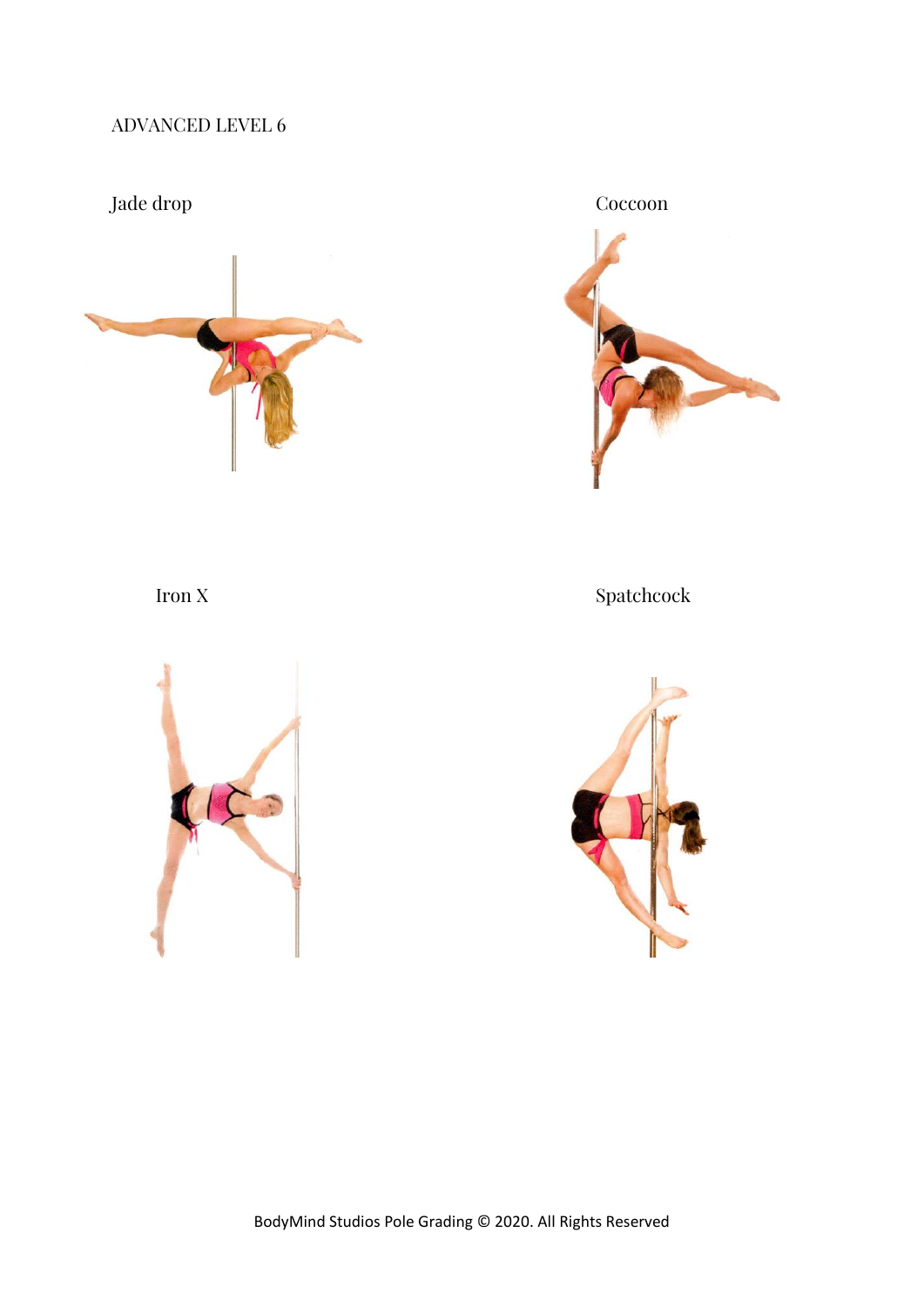